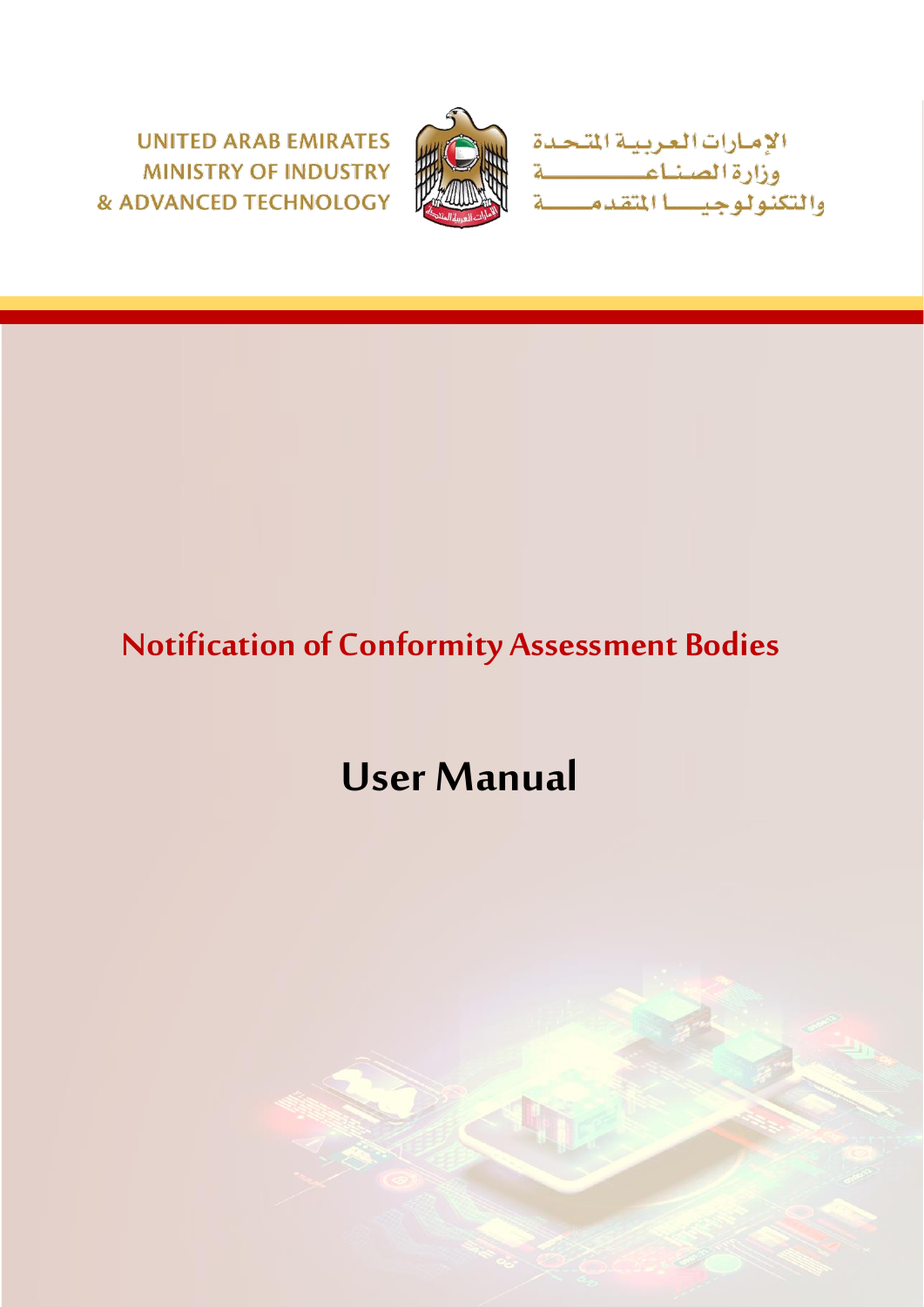

#### **Notification of Conformity Assessment Bodies**

The notification service allows the applicant to apply for an Issuance of notification certificate according to the technical

requirements of the cabinet resolution No. 35 for the year 2015 to apply just press (**Start Service**) button

| <b>National Accreditation Services</b>                                                                                              | Online<br><b>Status</b><br><b>Service Overview</b>                | $\checkmark$                          |
|-------------------------------------------------------------------------------------------------------------------------------------|-------------------------------------------------------------------|---------------------------------------|
| <b>Notification of Conformity Assessment Bodies</b>                                                                                 |                                                                   |                                       |
| Last updated on 19/12/2021                                                                                                          | <b>Service Category</b><br><b>National Accreditation Services</b> |                                       |
| Issuance of notification certificate according to the technical requirements of the cabinet resolution No. 35 for<br>the year 2015. | <b>Service Sub-Category</b><br>Notification                       | Open the service<br>card on mobile or |
| <b>Start Service</b>                                                                                                                | <b>Service Type</b><br>Transactional                              | tablet.                               |
| Service Procedure                                                                                                                   | <b>Target Audience</b><br>ㅅ<br>Companies                          |                                       |
| Login or Register to the digital platform for the Ministry's services<br>$\alpha$                                                   | <b>Service Fees</b>                                               |                                       |
| • Apply to Service                                                                                                                  | AED26000                                                          |                                       |
| · Upload the required Documents                                                                                                     |                                                                   |                                       |
| · Payment of fees<br>· Documents review                                                                                             | <b>Service Time</b>                                               |                                       |
| · Onsite assessment.                                                                                                                | 50 Days                                                           |                                       |
| quage<br>eipt of the certificate                                                                                                    |                                                                   |                                       |

#### **Service Execution Steps**

**1-**The applicant enters the required data (such as: accreditation certificate data, product categories, and technical staff) and attach the required documents (such as: quality manual, scope, and registration certificate) in application details page then press (**Next**)

|                                                                                                                                           |                         |                                                                                                | Current Stage: Fill Application ( <b>E</b> Pending ) |                                                                  |                         |
|-------------------------------------------------------------------------------------------------------------------------------------------|-------------------------|------------------------------------------------------------------------------------------------|------------------------------------------------------|------------------------------------------------------------------|-------------------------|
|                                                                                                                                           |                         |                                                                                                |                                                      |                                                                  |                         |
| Fill<br>Application                                                                                                                       | Review<br>Application   | Fees<br>Payment                                                                                | Document<br>Review                                   | <b>Onsite Audit</b>                                              | <b>Final Review</b>     |
| Pages<br><b>Application Detail</b><br>$\mathbf{1}$<br><b>Legal Requirements</b><br>$\overline{a}$<br><b>Notification Attachments</b><br>3 | <b>Scope</b><br>Scope * | Certification of products, processes and services<br><b>Accreditation Certificate Number *</b> | <b>ENAS</b><br>$\checkmark$                          | <b>Accreditation Body</b> *<br><b>Accreditation Issue Date *</b> | $\checkmark$            |
| <b>Terms and Conditions</b><br>4<br>Payments<br>5                                                                                         | 11-1232356-8            |                                                                                                | 01/01/2020                                           |                                                                  | $\overline{\mathbb{Q}}$ |
| ۵<br><b>View Profile</b>                                                                                                                  | 01/01/2022              | <b>Accreditation Expiry Date *</b>                                                             | 岗                                                    |                                                                  |                         |
|                                                                                                                                           |                         | $\exists$ Accreditation Certificate $\hat{\ }$ (i)<br>R-C-21-6764.pdf<br>0.14 MB               | O L X                                                |                                                                  |                         |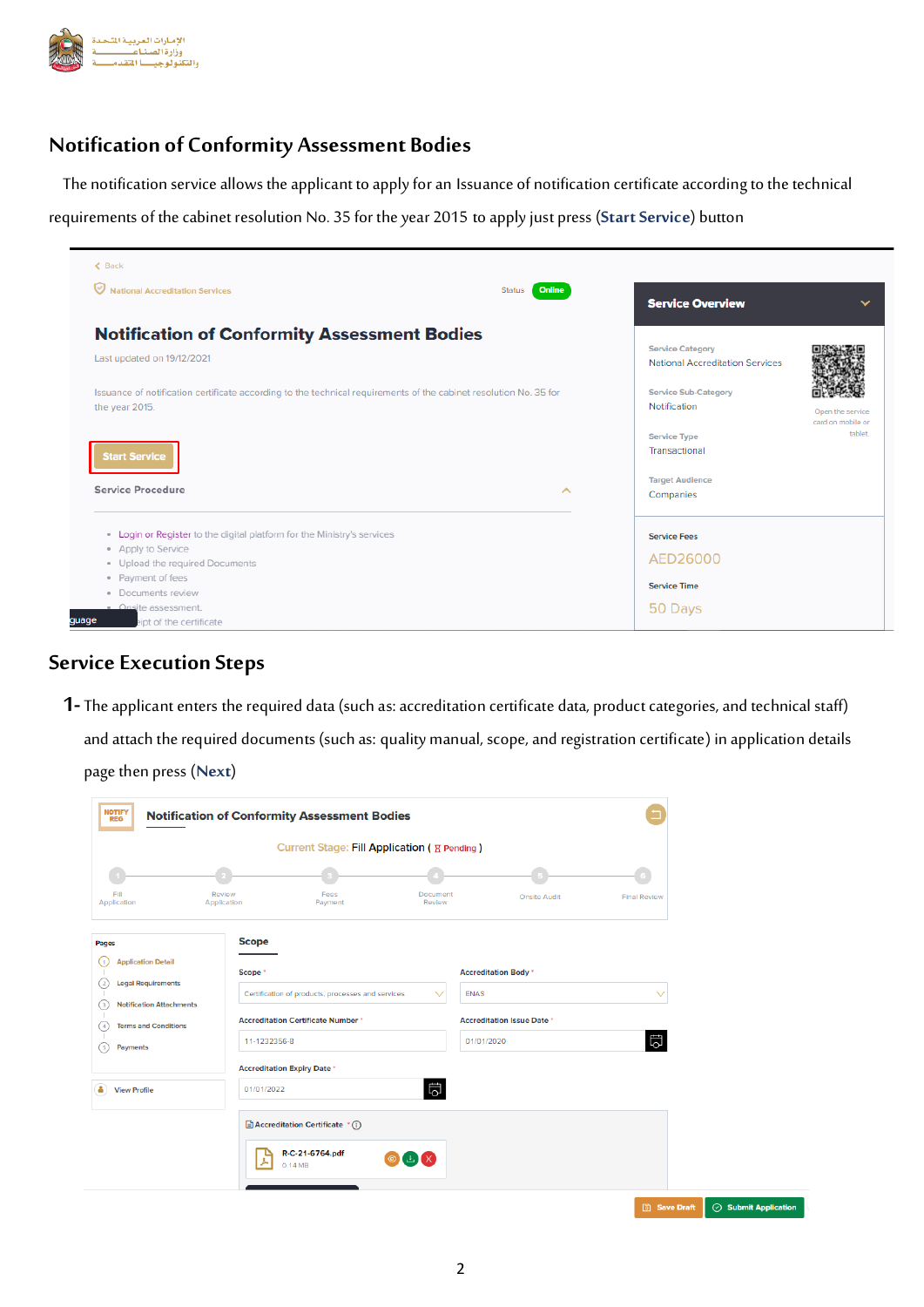| Pages                                                                                                                    |        | Telecom cables: twisted pair (copper) cables              |                                  | Telecom cables: Optical Fiber Cables    |                           | $\overline{\phantom{a}}$                                                                                                         |
|--------------------------------------------------------------------------------------------------------------------------|--------|-----------------------------------------------------------|----------------------------------|-----------------------------------------|---------------------------|----------------------------------------------------------------------------------------------------------------------------------|
| <b>Application Detail</b><br>⊙<br><b>Legal Requirements</b><br>$\left( 2\right)$                                         |        | <b>Technical Staff</b>                                    |                                  |                                         |                           |                                                                                                                                  |
| <b>Notification Attachments</b><br>$\circled{3}$<br><b>Terms and Conditions</b><br>$\left(4\right)$<br>Payments<br>( s ) |        | <b>Technical Staff</b><br>Add minimum 2 Technical Staff * |                                  |                                         |                           | + Technical Staff                                                                                                                |
| А<br><b>View Profile</b>                                                                                                 | $\Box$ | <b>Products</b>                                           | Name                             | <b>Qualification/Speci</b><br>alization | <b>Designation</b>        | <b>Actions</b>                                                                                                                   |
|                                                                                                                          | □      | Telecom cables:<br>twisted pair<br>(copper) cables        | <b>Ahmed Mohammed</b><br>Mahmoud | <b>Bachelor (Bsc)</b>                   | <b>Senior Engineer</b>    | 6 面 2                                                                                                                            |
|                                                                                                                          | $\Box$ | Telecom cables:<br><b>Optical Fiber</b><br>Cables         | <b>Islam Moslem Salam</b>        | <b>Master Degree (Msc)</b>              | <b>Executive Director</b> | $\triangle$ 0 $\angle$                                                                                                           |
|                                                                                                                          |        |                                                           |                                  |                                         |                           | $\left\vert \left\langle \cdot\right\vert \right\vert$ $\left\vert \cdot\right\vert$ $\left\vert \cdot\right\vert$<br>Delete All |
|                                                                                                                          |        |                                                           |                                  |                                         |                           |                                                                                                                                  |

## **2-**The applicant fills the Legal documents about insurance details the press (**Next**)

| Pages                                                                                                                                                                                         | <b>Legal Requirements</b>                                                                                                                                |                                                                                                                                 |
|-----------------------------------------------------------------------------------------------------------------------------------------------------------------------------------------------|----------------------------------------------------------------------------------------------------------------------------------------------------------|---------------------------------------------------------------------------------------------------------------------------------|
| <b>Application Detail</b><br>(V<br><b>Legal Requirements</b><br>$^{(2)}$<br><b>Notification Attachments</b><br>$\circ$<br><b>Terms and Conditions</b><br>$\left( 4\right)$<br>Payments<br>(5) | <b>Insurance Company</b> *<br>Dubai Insurance Company<br><b>Insurance Expiry Date *</b><br>問<br>01/01/2022<br><b>Conditions of Insurance</b>             | Insurance Issue Date *<br>問<br>01/01/2020<br><b>Coverage Limit *</b><br>$\overline{1}$<br>Is Insurance Based on Risk Analysis * |
| a<br><b>View Profile</b>                                                                                                                                                                      | $\checkmark$<br>Both<br>Have you ever been announced as being bankrupted? *<br>$O$ Yes $\odot$ No                                                        | tes ○ No                                                                                                                        |
|                                                                                                                                                                                               | CAB Professional Indemnity Insurance Policy (iii)<br>Document.pdf<br>$\circledcirc$ $\perp$ $\times$<br>0.15 MB<br>$\triangle$ Click here to upload file |                                                                                                                                 |
|                                                                                                                                                                                               |                                                                                                                                                          | $\langle\langle$ Previous<br>Next $\rangle$                                                                                     |
|                                                                                                                                                                                               |                                                                                                                                                          | $\circledcirc$ Submit Application<br><b>圖 Save Draft</b>                                                                        |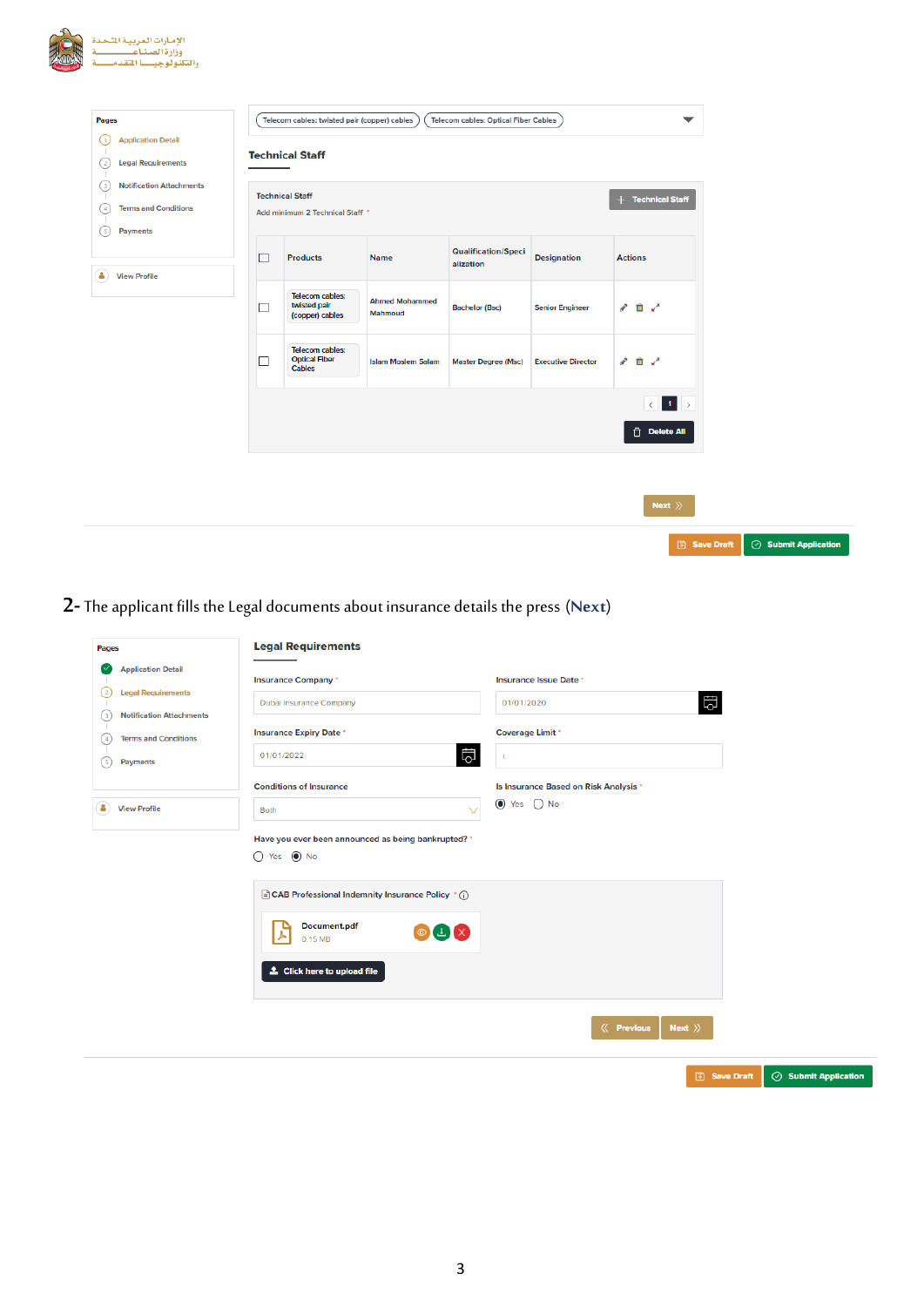

**3-** The applicant uploads the required notification documents (such as: Professional License, Financial Report, Accredited Inspection Scope, Qualification Matrix, Checklists, ...) then press (**Next**)

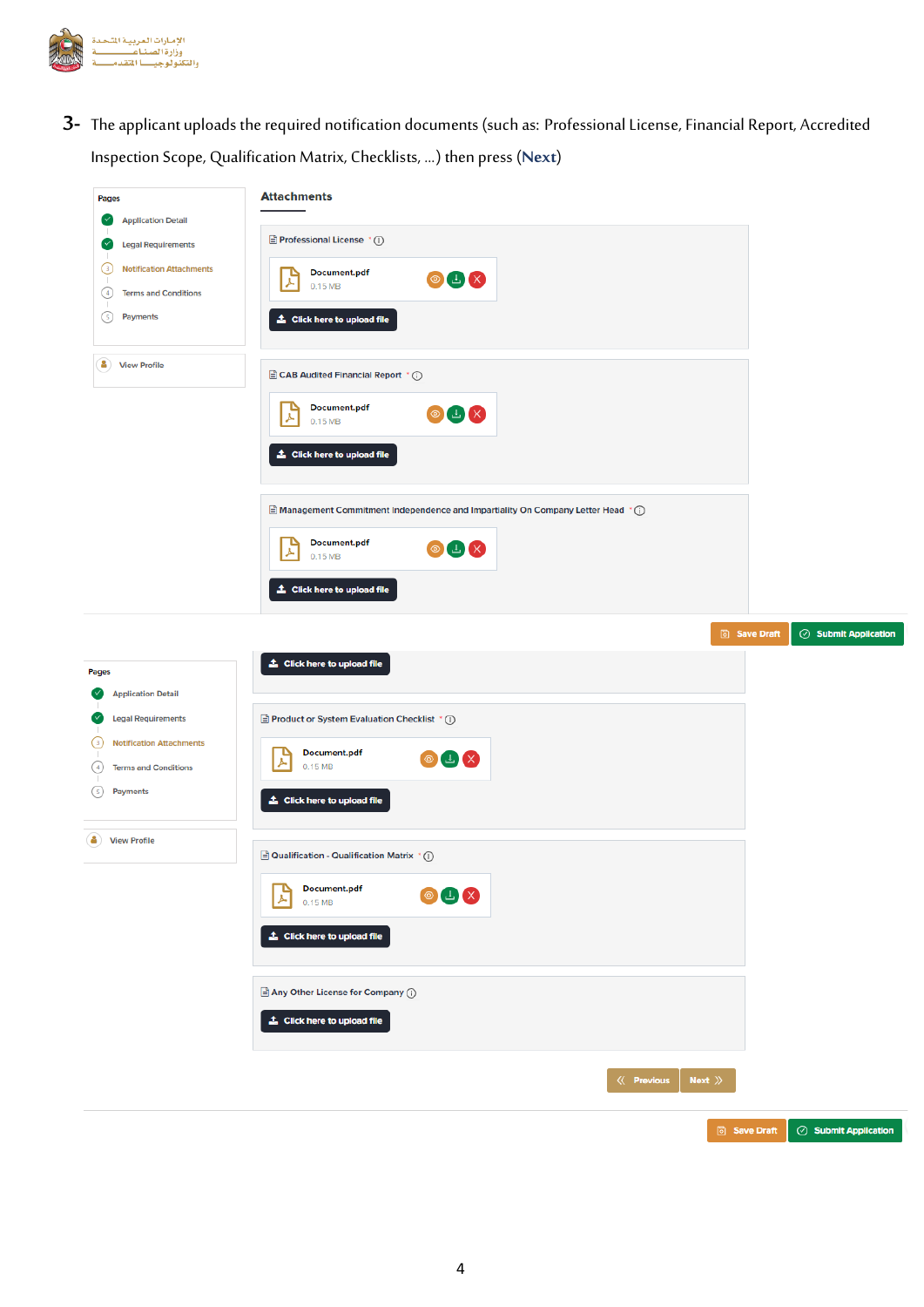

#### **4-**The applicant reads terms and conditions and accepts the termsagreement then press (**Next**)

| <b>Application Detail</b><br><b>Legal Requirements</b> | Terms & condition                                                                                                                                         |
|--------------------------------------------------------|-----------------------------------------------------------------------------------------------------------------------------------------------------------|
|                                                        |                                                                                                                                                           |
|                                                        |                                                                                                                                                           |
|                                                        | AGREEMENT FOR THE OPERATION OF AN APPLICANT                                                                                                               |
| <b>Notification Attachments</b>                        | 1. INTRODUCTION                                                                                                                                           |
| <b>Terms and Conditions</b>                            | O The Ministry of Industry and Advanced Technology (herein referred to as MOIAT) is an organization operating under Executive Regulation and              |
|                                                        | is authorized as the sole Notification Authority in the UAE.                                                                                              |
| Payments                                               | o This Agreement sets out the relationship between MOIAT and CAB in the field of conformity assessment activities related to the applied                  |
|                                                        | scope.                                                                                                                                                    |
|                                                        | O Both MOIAT and the applicant are expected to abide by both the spirit and intention of this agreement.                                                  |
| <b>View Profile</b>                                    | 2. Notification of a CAB                                                                                                                                  |
|                                                        | . CABs are being notified by MOIAT for the defined conformity assessment schemes. Guidance documents are issued as deemed necessary.                      |
|                                                        | . MOIAT will apply its criteria consistently and will provide suitably qualified personnel for assessment of the applicant CAB either by direct           |
|                                                        | deployment of MOIAT's own staff or by sub-contracting approved assessors. MOIAT will determine the appropriate assessment team for each                   |
|                                                        | CAB assessment. The applicant CAB will be given notification of the assessment team in advance and the CAB may raise objections to                        |
|                                                        | individual members on reasonable grounds.                                                                                                                 |
|                                                        | A CAB applying for notification will undergo assessment by MOIAT to enable MOIAT's assessors to determine the competence of the CAB and                   |
|                                                        | its conformity with the relevant scheme against which notification is sought. If the non-conformities identified during the full assessment are $\mathbf$ |
|                                                        | Agree With Terms & Conditions                                                                                                                             |
|                                                        |                                                                                                                                                           |
|                                                        | <b><i>K</i></b> Previous<br>Next $\rangle$                                                                                                                |
|                                                        |                                                                                                                                                           |

**5** Save Draft **Submit Application** 

**5-**The applicant should reviewthe payment fees then press (**Submit Application**) in case of completion or

(**Save Draft**) in case of saving the application for now and submit it later

| Pages |                                         | <b>Payments</b>         |                                                                                                                                                                |                         |              |                                             |                                                                                      |  |
|-------|-----------------------------------------|-------------------------|----------------------------------------------------------------------------------------------------------------------------------------------------------------|-------------------------|--------------|---------------------------------------------|--------------------------------------------------------------------------------------|--|
|       | <b>Application Detail</b>               |                         | A Additional fees may be applied depending on the assessment                                                                                                   |                         |              |                                             |                                                                                      |  |
| (V    | <b>Legal Requirements</b>               | Fee*                    |                                                                                                                                                                |                         |              |                                             |                                                                                      |  |
|       | <b>Notification Attachments</b>         | <b>Application Fees</b> |                                                                                                                                                                | <b>Status:</b> Not Paid |              |                                             |                                                                                      |  |
| 51    | <b>Terms and Conditions</b><br>Payments | <b>Service</b><br>Code  | <b>Service Description English</b>                                                                                                                             | Amount<br>(AED)         | Quantity     | <b>Service Total</b><br><b>Amount (AED)</b> | <b>Notes</b>                                                                         |  |
| a     | <b>View Profile</b>                     | 1114121406              | <b>Application for notification of CAB</b><br>تتديم طلب تعيين جهة تتييم مطايقة                                                                                 | 1,000.00                | $\mathbf{1}$ | 1,000.00                                    |                                                                                      |  |
|       |                                         | 1114121398              | Document review by assessor from the<br>ministry<br>تقييم كتيب و وثائق الجودة لمقيم من داخل الوزارة                                                            | 2,500.00                | $\mathbf{1}$ | 2,500.00                                    |                                                                                      |  |
|       |                                         | 1114121410              | On-site assessment by assessor from the<br>ministry or from outside the ministry<br>تقييم ميداني في موقع جهة تقييم المطابقة لمقيم من داخل الوزارة<br>ای خارجها | 7,500.00                | $\mathbf{1}$ | 7,500.00                                    |                                                                                      |  |
|       |                                         | 1114121411              | Issuance of notification certificate for CAB<br>إصدار شهادة تعيين جهة تقييم مطايقة                                                                             | 15,000.00               | $\mathbf{1}$ | 15,000.00                                   |                                                                                      |  |
|       |                                         |                         |                                                                                                                                                                |                         |              | <b>Total Amount (AED): 26,000.00</b>        |                                                                                      |  |
|       |                                         |                         |                                                                                                                                                                |                         |              |                                             | $\left\langle \mathbf{c} \right\rangle$ . If $\left\langle \mathbf{c} \right\rangle$ |  |
|       |                                         |                         |                                                                                                                                                                |                         |              | <b><i>K</i></b> Previous                    |                                                                                      |  |
|       |                                         |                         |                                                                                                                                                                |                         |              |                                             | <b>圖 Save Draft</b>                                                                  |  |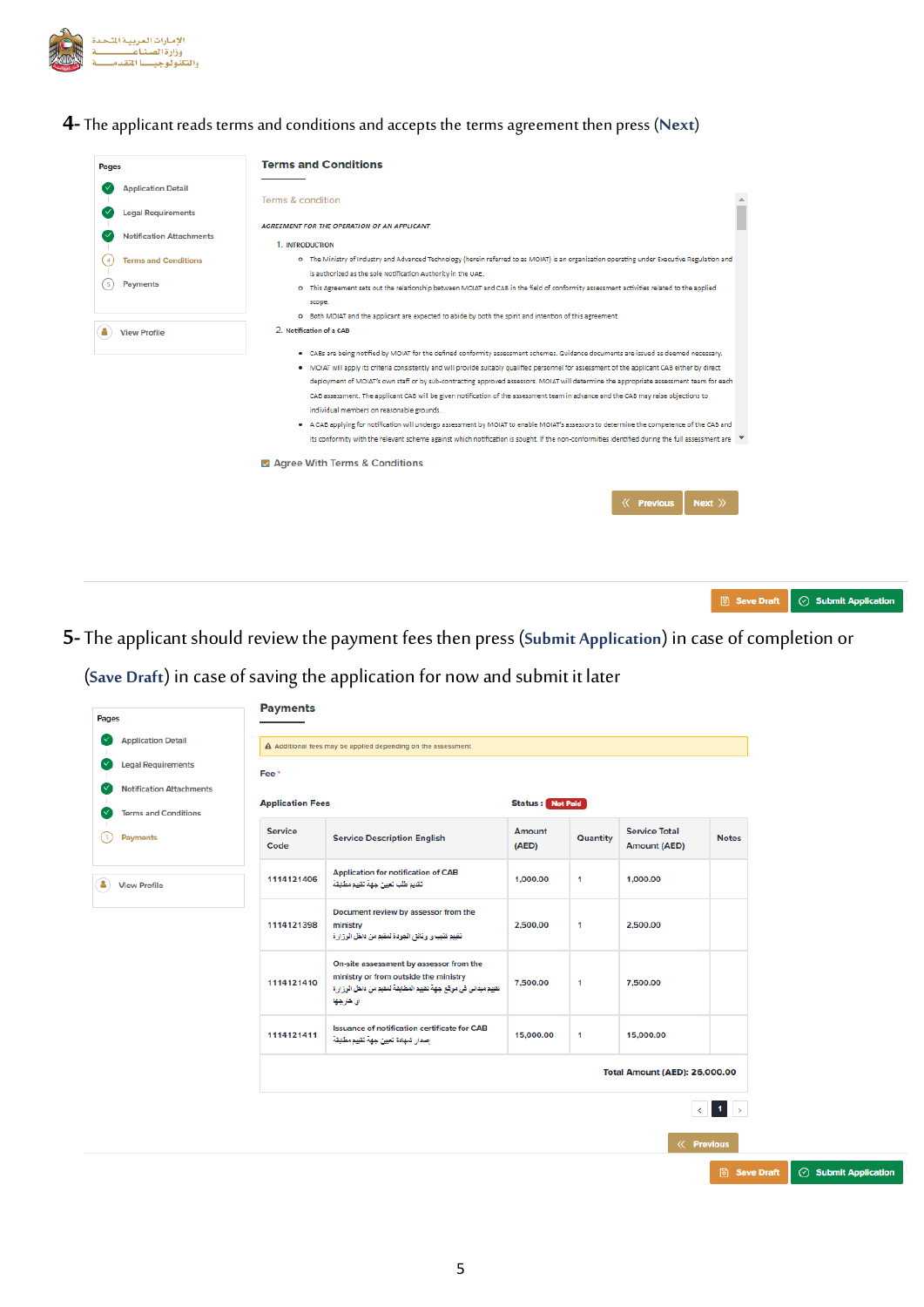

**6-**In case of choosing (**Submit Application**) the applicant can optionally enter any comments or upload any attachments for application reviewers to take in consideration then press (**Submit Application**)

| Submit Application                                                                                                                                                                             | X |
|------------------------------------------------------------------------------------------------------------------------------------------------------------------------------------------------|---|
| You can enter your comments here, these comments will be available in the activity section of the application. You don't have to fill this field if there are not any comments to share.       |   |
| <b>8 イモトゥ 発生図 BIDI A × 32 イコ E E エロエト 名高 P □ =   Syles -   Format -   Fort -   Size -   A + A + ①</b>                                                                                          |   |
| All required documents have been uploaded                                                                                                                                                      |   |
|                                                                                                                                                                                                |   |
|                                                                                                                                                                                                |   |
|                                                                                                                                                                                                |   |
| You can upload any additional attachments here, these attachments will be available in the activity section of the application. You don't have to attach any extra files if you don't need to. |   |
| <b>主 Click here to upload file</b>                                                                                                                                                             |   |
|                                                                                                                                                                                                |   |
| $\odot$ Submit Application<br>Cancel                                                                                                                                                           |   |

**7-**The applicant evaluates the service and provide suggestions and feedback

| How was your service<br>experience? |                  |                                                          |                                      | areas of improvement<br>for your online / smart<br>service experience: |
|-------------------------------------|------------------|----------------------------------------------------------|--------------------------------------|------------------------------------------------------------------------|
|                                     |                  | $\bigcap$ , Easier revigation of<br>weterte / Mobile App | $C_{\rm J}$ Complete process and to- | Improve payment process                                                |
| Not at all happy                    | Completely happy | Make service process                                     | $C_{I}$ Empire upload of<br>document | Solve technical inques                                                 |
| 100%                                |                  | $G$ improve accessibility of<br>information              | Address privecy concerns             | $C_{s}$ Make transactions feater                                       |
| Suggestions and<br>Feedback         |                  |                                                          |                                      |                                                                        |
| Place write your comments here      |                  |                                                          | Thank you for your feedback          |                                                                        |
|                                     |                  |                                                          |                                      |                                                                        |